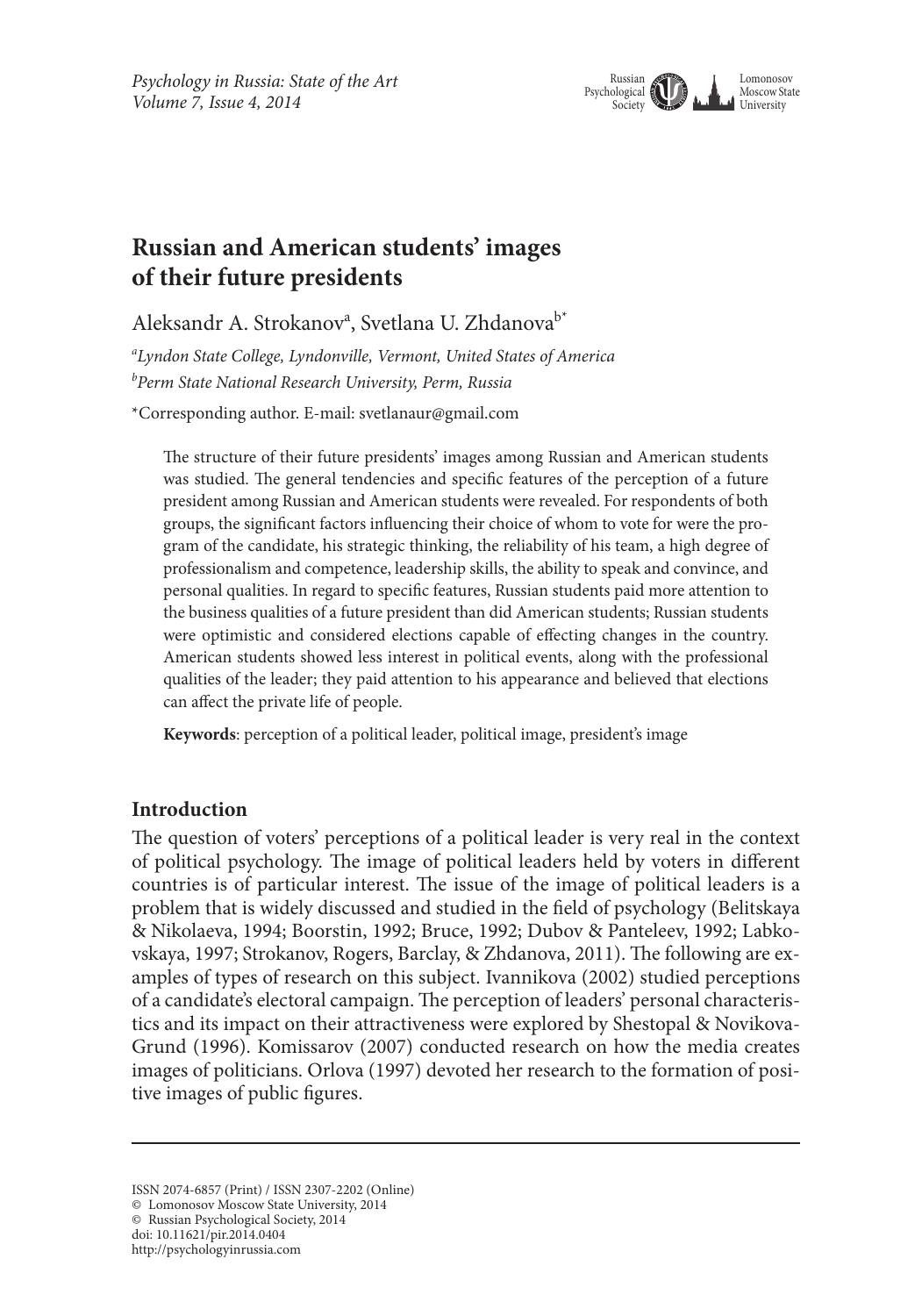However, despite strong interest in the perception of political leaders as a whole, the specific perceptions held by voters from different countries are today among the least studied topics. Nevertheless, in a number of works the perceptions of Russian voters are noted. Research has found that Russian voters perceive political leaders according not to their political agenda but to their image. Ivannikova (2002) explains this phenomenon by pointing out the fact that different parties and candidates in Russia often have similar programs, so people do not perceive political ideas but have an image of specific personalities who carry out these ideas. A similar situation is observed in the politics of the United States.

Analysis of this subject shows that the image of politicians in most studies is considered as a socioperceptive phenomenon (Rosenberg & Sedlak, 1972) and as a result of the perception of the real personal qualities of politicians and their political activities; this perception is carried out on the cognitive and emotional levels of information processing (Ivannikova, 2002).

Therefore, the structure of a politician's image can be revealed through analysis of cognitive, affective, and connotative (behavioral) components (Shestopal, 1995, 2002). Cognitive elements of an image are verbalized and perceived by a person; affective elements, in contrast, are rarely perceived; and connotative elements appear in behavior and precede the execution of an act (Shestopal, 2002).

The structure of a politician's image can be described through an analysis of rational and irrational characteristics. The irrational components include emotional characteristics that are immediate and can appear on the level of unconscious processes (Shestopal, 2002). Unconscious processes can be associated with specific features of voters, stereotypes existing in a society, or peculiarities of social attitudes that are representative of a particular culture.

Rational components of an image include an informative one and can be understood by analyzing the personal qualities of a politician (Shestopal, 2002); these qualities can be described through the study of personality (Osgood, 1952). In Osgood's approach, the image of a political leader can be assessed through attractiveness, strength, and activity. Attractiveness is one of the most important measurements in this assessment. According to Shestopal (2002), personal attractiveness, warmth, and humanity determine the overall impression of a politician and influence her perception and ratings. The attractiveness of a politician is often revealed through such personal qualities as charisma. The criteria according to which a person can be considered attractive have to include the following (Shestopal, 2002):

- appearance (clothing, demeanor) and bodily characteristics (health or disease, physical constitution, fullness or thinness, good or bad habits, masculinity or femininity, age, temperament, physical attractiveness)
- • psychological features (nature, individual traits, speech speed) and ethical policy
- political, professional, and business qualities (experience, political views, leadership qualities, skill in political activities, competence)

Another key characteristic that helps to identify the attractiveness of a political leader is recognition. An increase in a politician's recognition is a measure of his success (Shestopal, 2002).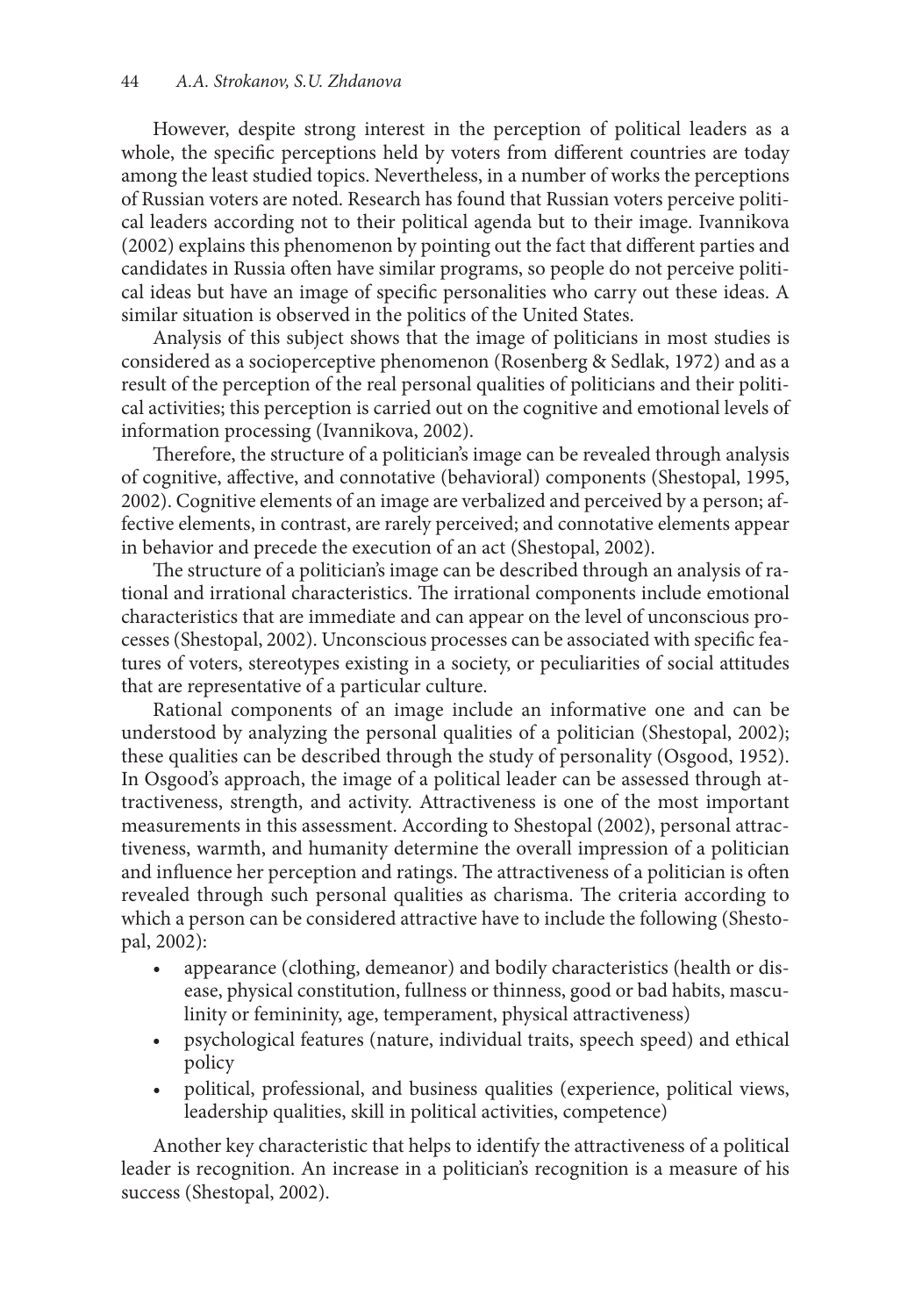Important substantive characteristics of a politician's image also are indicators of strength and activity. Shestopal shows in her research that respondents evaluate personal qualities of politicians by understanding them as strong or weak. Activity as a personal quality of a politician is increasingly linked to the execution of power (Shestopal, 1995, 2002).

According to Ivannikova (2002), the structure of a politician's image can be viewed not from the position of her strength and activity but from professional qualities. Ivannikova points out four such qualities: moral qualities, business qualities, strong leadership qualities, and qualities of a caring leader.

#### **Method**

We organized and conducted a special research project with a view to studying the image and features of future presidents as perceived by students in the United States and in Russia. The research was conducted in April 2012 with a sample of students from the history faculty of Perm State National Research University (25 students) and students in different departments at Lyndon State College (Vermont, United States) (28 students). Russian respondents represented the Russian sample; the U.S. sample consisted of respondents who were born and lived in the United States. The total number of respondents was 53: they included 24 women and 29 men. The age of the respondents was 19–23 years old; the average age was 21.

The following methods and techniques were used in the research: a modified version of the technique of Bandurovich, Stehniy, and Churilov (2003), rank method (respondents were asked to estimate the intensity of a candidate's qualities), and a modified method of semantic differential (Osgood, 1952).

The methodological foundations of the research included the approaches of Ivannikova (2002), Shestopal (1995, 2002), and Banduroviсh et al. (2003).

#### **Results**

The results of the research are presented in Table 1.

We didn't use segmental content analysis in this paper, which is a total of 100%, but we used continuous content analysis, that can give a total of more than 100%.

Data analysis indicated the presence of general trends regarding and specific characteristics of the students in the United States and those in Russia. Describing the overall trends, we can say that both the Russian and the American students were interested in politics in their own country and in the world. The survey also showed that they were interested in presidential elections; the majority knew that presidential elections in both countries took place in 2012.

Common trends included the fact that the main source of information about elections for the Russian and the American students was the Internet, as opposed to receiving this information from television or friends. This finding can be explained, apparently, by the fact that today the Internet is the most effective, quick, convenient, and affordable way of getting information.

The Russian students, as well as the American students, believed that elections in the United States are more democratic than elections in Russia; however, the American students were not as confident about this belief as were the Russian stu-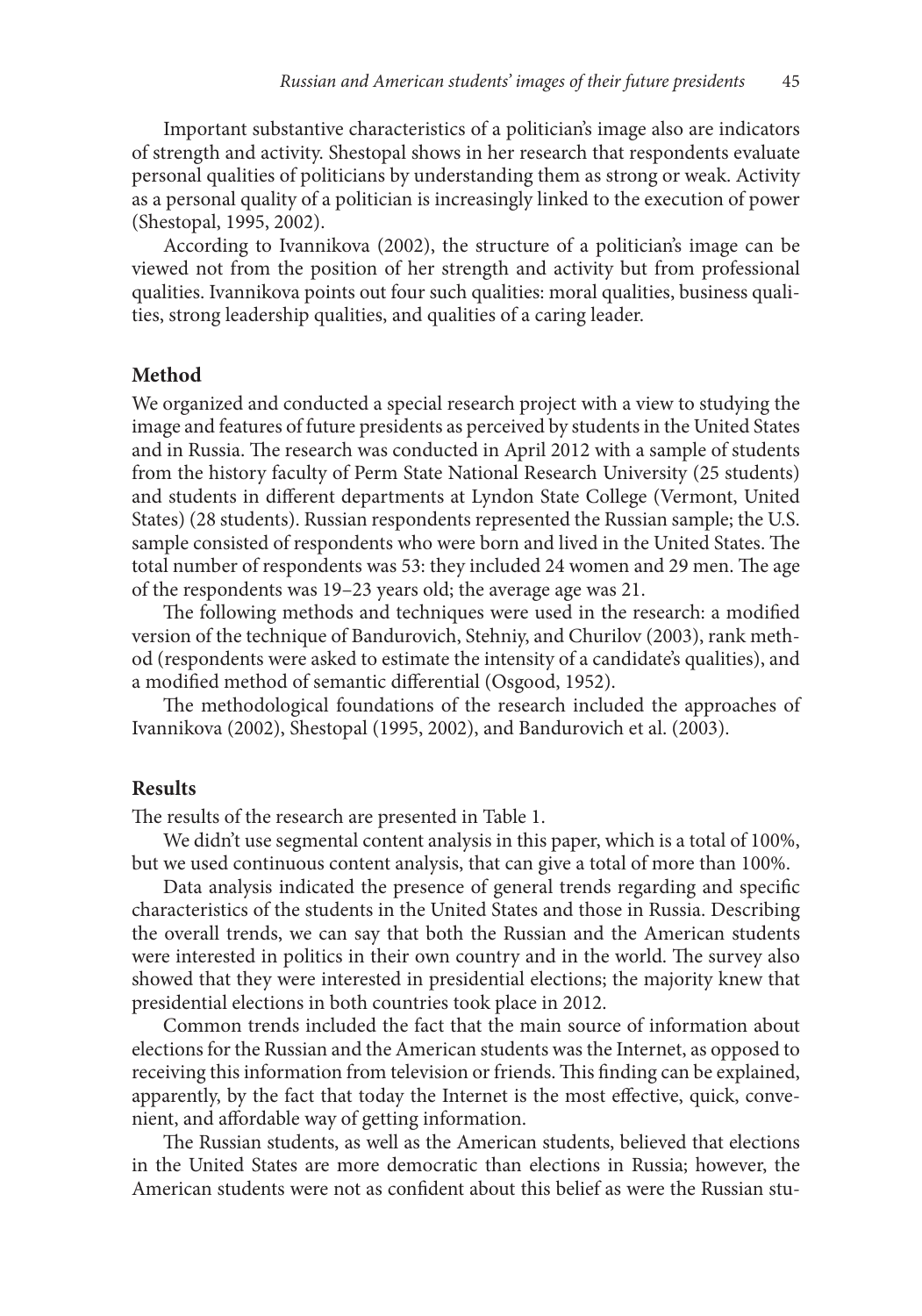| Category                                                                               | <b>Russian</b><br>students,<br>percent | American<br>students,<br>percent | <b>Significant differences</b><br>between groups of<br>respondents, φ |
|----------------------------------------------------------------------------------------|----------------------------------------|----------------------------------|-----------------------------------------------------------------------|
| 1 Are interested in politics in their<br>country and in the world                      | 100                                    | 67.9                             | $3.494$ **                                                            |
| 2 Know about the presidential elec-<br>tion in 2012 in Russia                          | 100                                    | 57.1                             | $4.14**$                                                              |
| 3 Know about the presidential elec-<br>tion in 2012 in the United States               | 83.3                                   | 57.1                             | $1.69*$                                                               |
| 4 Have the Internet as the main<br>source of information about elec-<br>tions          | 83.3                                   | 53.6                             | $1.91*$                                                               |
| 5 Have television as the main source<br>of information about elections                 | 75.0                                   | 32.1                             | $2.58*$                                                               |
| 6 Have friends as the main source of<br>information about elections                    | 66.7                                   | 7.1                              | $3.97**$                                                              |
| 7 Believe that elections are more<br>democratic in the United States<br>than in Russia | 100                                    | 42.9                             | $4.97**$                                                              |
| 8 Are satisfied with the list of candi-<br>dates                                       | $\Omega$                               | 14.3                             | $2.247*$                                                              |
| 9 Are not satisfied with the list of<br>candidates                                     | 100                                    | 60.7                             | $3.927**$                                                             |
| 10 Believe the list of candidates is<br>enough                                         | 8.3                                    | 32.1                             | $1.79*$                                                               |
| 11 Believe the list of candidates is not<br>enough                                     | 91.7                                   | 42.9                             | $3.27**$                                                              |
| 12 Believe business qualities are<br>important                                         | 66.7                                   | 14.3                             | $3.29**$                                                              |
| 13 Believe charisma is important                                                       | 41.7                                   | 14.3                             | $1.821*$                                                              |
| 14 Believe appearance does not influ-<br>ence the selection of the president           | 100                                    | 57.1                             | $4.13**$                                                              |
| 15 Believe elections may effect changes<br>in the country                              | 50.0                                   | 21.4                             | $1.76*$                                                               |
| 16 Believe elections may effect changes<br>in private life                             | 25.0                                   | 57.1                             | $1.93*$                                                               |

**Table 1.** Results of a comparative analysis of the structure of a president's image among Russian and American students, based on the criterion of Fisher's angular transformation

*Note.* \**p* < 0.05; \*\**p* < 0.01.

dents. Every survey respondent in Russia agreed with this statement, but only 42.9 percent of the American students did. All the Russian respondents and 60.7% of the American respondents were not satisfied with the list of candidates for the elections. For example, students wrote that "elections are too obvious," "there is no real deal," "virtually no alternatives," "no real opponent of the existing authorities," "no real opposition."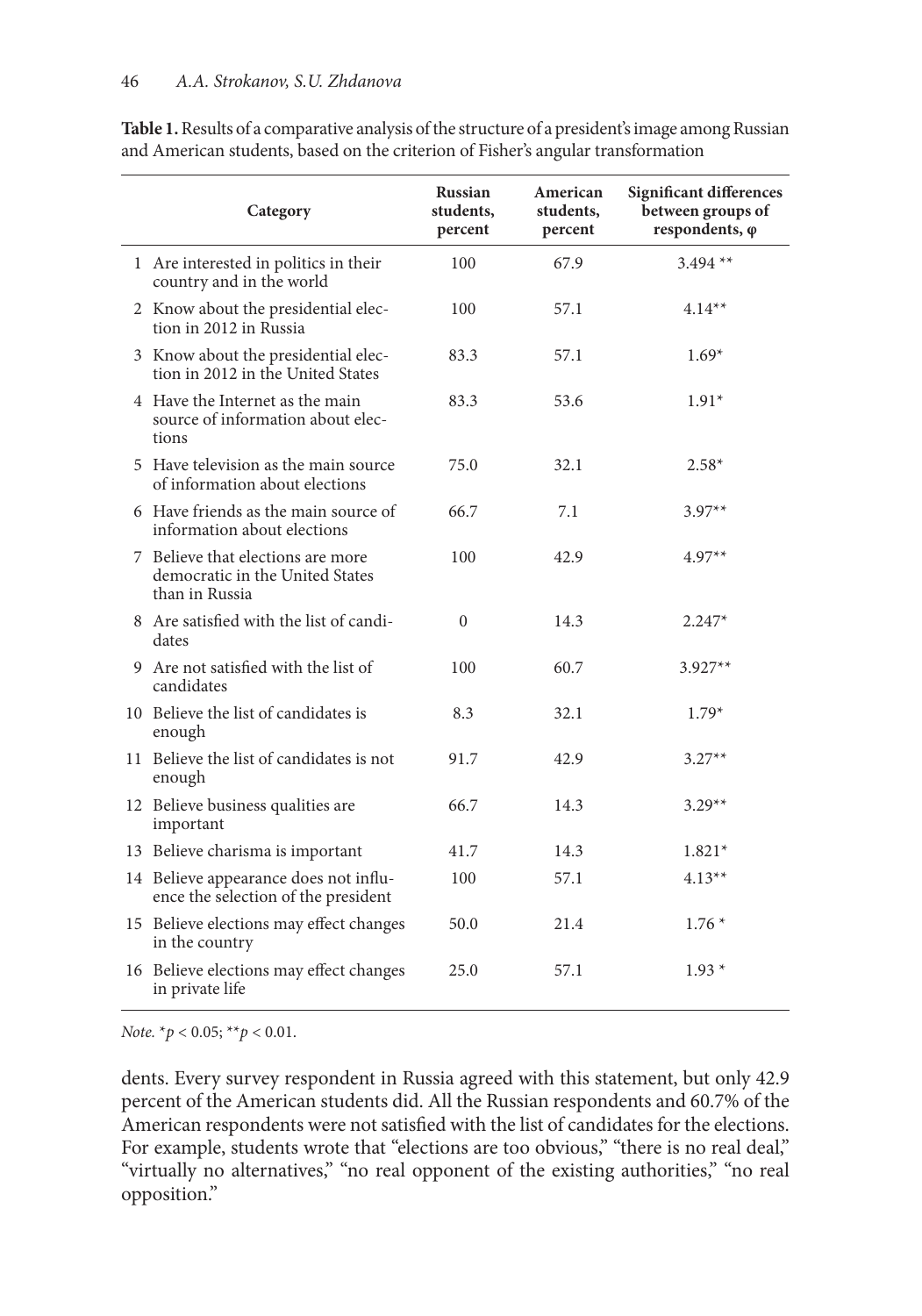Regarding the candidates, Russian students named Vladimir Putin as their ideal winner and also named Barack Obama as the ideal American winner, arguing that Obama has a charismatic personality, has "powerful financial and administrative resources, successful PR"; "he is a Democrat, and the Bush policy was not effective." When the question was asked, "Why did Putin win?", most Russian students replied that the population trusts Putin; they feel confident in tomorrow. He has professional competence, charisma, experience. At the same time, they noted that there was no competition.

As a significant factor affecting the decision of whom to vote for, respondents from both groups addressed the structural components of the future president's image, including the following factors: his program, strategic thinking, solid team, high degree of professionalism and competence, leadership qualities, ability to speak and persuade, personal qualities such as kindness and understanding the concerns of people. Respondents from both groups believed that physical appearance is not essential when deciding whom to vote for.

The research also identified specific characteristics of the students, including the fact that the Russian students were generally more interested in political developments in their country and abroad ( $φ = 3.494$ ;  $p > 0.01$ ). This finding can be explained by the fact that the Russian students were in the history faculty and had a special interest in relation to their future profession, whereas American students represented different faculties, and their professional interests were not always associated with political policy.

The Russian students received information about elections from the Internet (83.3%) and television (75.0%), also from their friends (66.7%). The American students also received information from the Internet (53.6%); however, other sources of information were less significant than they were for the Russians, such as television (32.1%) and friends (only 7.1%). This may be the case because American students regard their political beliefs largely as a personal choice and don't always discuss politics even with friends.

Every Russian student believed that elections are more democratic in the United States than in Russia. The American students regarded that assertion with noticeably less enthusiasm. Only 42.9% of the American students thought that elections are more democratic in the United States. This finding can be explained by the fact that Russian students have a stereotype about American elections. It is quite different from the typical American student's belief on the matter; American students are considerably more critical of their country's democratic elections.

Every Russian student was not satisfied with the list of candidates. For example, they wrote: "Their campaign[s] are too zealous and unchanging." Unlike the American respondents, the Russian students pointed out that not all social groups of the population were represented properly, such as young people, intellectuals, students, pensioners, the middle class, and they also indicated that there was no real opposition. Among the American students, only 14.3% were satisfied with the list of candidates.

Significant differences were evident on factors affecting the question of whom to vote for. The Russian respondents focused mostly on the competencies of the future president (66.7%). Among the American students, only 14.3% focused on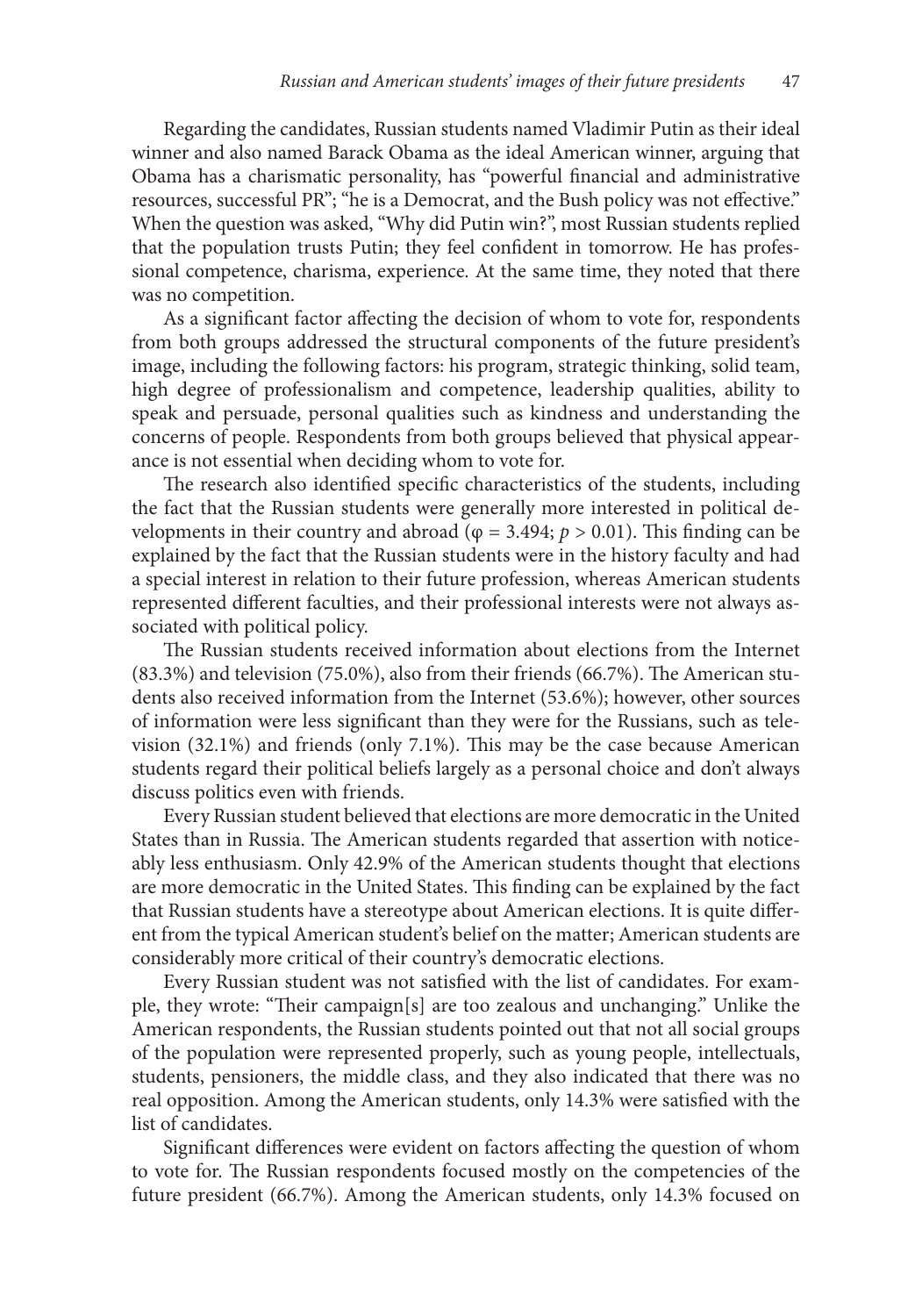competencies. For example, they answered the question "Why did Putin win the election?" by citing his charisma, experience, professional competence, trust by the people, and also because people did not want an Orange Revolution.

All the students from Russia felt that a candidate's appearance has no effect on the outcome of the vote. Of the American students 57.1% also believed that appearance does not play a role in winning elections. (It should be noted that race plays a significant role in American elections.)

The respondents from Russia evaluated the appearance of the political leaders who stood for president as follows: Prokhorov — 2.4; Mironov — 2.8; Zhirinovsky — 3, Putin — 3, Zyuganov — 3.8 (respondents were asked to choose numbers on a scale from 1 to 5 points). The American respondents were unable to evaluate the appearance of Russian candidates because they were not aware of most of them.

Compared with the American students, the Russian students were more optimistic and believed that the elections in their country would effect changes (50%). Thus, a Russian student wrote: "Elections affect the political situation in the country, but the outcome is predictable." In the American sample only 21.4% of the respondents agreed with this statement. The American students, as we can see, were more pessimistic, although they were more objective about elections. The results can also be explained by the fact that the Russian students were receiving a specific historical education and their election expectations were therefore higher than those of other students.

This result is also apparent in the responses about the impact of elections on private life. The Russian students were much less inclined to think that elections might have an impact on their personal life (25%). However, the American students felt that elections could affect their private life; this opinion was shared by 57.1% of the American respondents. This discrepancy can be explained by the high level of anxiety of American students regarding postgraduate employment and the high interest-rate loans they would be expected to pay after the American elections.

It is interesting that the Russian students tried to give full answers as opposed to simple "yes" or "no" answers.

## **Conclusion**

In general, the results allow us to reach the following conclusions:

1. There were common general trends among the American and the Russian students: their interest about events taking place in their country, their use of the Internet as an important channel for getting information about elections, their attitude toward elections. Respondents from both groups believed that elections are more democratic in the United States than in Russia, although American students were less certain about this conclusion. Also, the Russian and American respondents were not satisfied with the list of candidates. As significant factors affecting whom to vote for, respondents from both groups addressed the structural components of the future president's image including his program, strategic thinking, team, professionalism and competence, leadership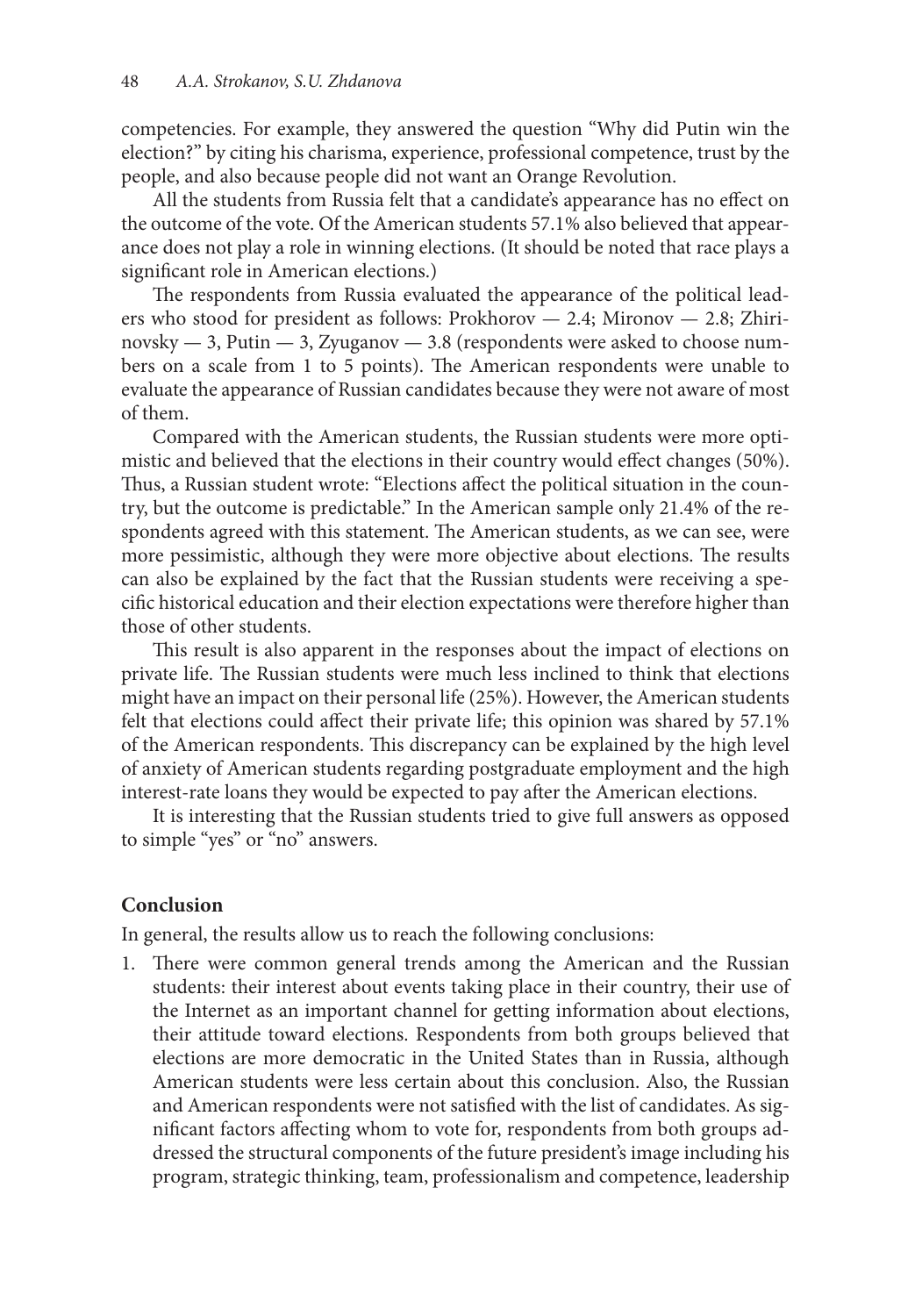qualities, ability to speak and persuade, personal qualities such as kindness and understanding the concerns of people. Respondents from both groups believed that physical appearance doesn't play a significant role for a candidate; however, the American students were not as sure about this belief as the Russian students were.

- 2. Specific characteristics of the students were identified during the research. Along with using the Internet and television as important channels for getting information, the Russian students also listened to their friends. The Russian respondents were strongly focused on the competencies of the future president; they were optimistic and believed that the elections could effect changes in their country. They were also less inclined to think that the elections might have an impact on their private life. The respondents from Russia also gave full answers, an indication of their openness and desire to express their views.
- 3. The American students were less interested in political events than the Russians, and they preferred to obtain information about elections via the Internet. They paid attention to a politician's appearance along with leadership skills, a finding that suggests that a candidate's appearance can have a significant impact on the outcome of the vote. They also believed that elections can affect the private life of people, but fewer believed that elections can have an impact on the life of the country as a whole.

### **References**

- Bandurovich, O. Y., Stehniy, A. G., & Churilov, N. N. (2003)*.* Image of the leader: Perceptions and preferences of citizens of Ukraine. *Journal of Sociological Research*, *3*, 38–47.
- Belitskaya, G. E., & Nikolaeva, O. P. (1994). Multiparty elections in Russia: Experience of psychological analysis. *Psychological Journal*, *15*(6), 107–115.
- Boorstin, D. J. (1992). *The Image: A Guide to Pseudo-Events in America*. New York: Vintage Books.
- Bruce, B. (1992). *Images of power: How the image makers shape our leaders*. London: Kogan Page.
- Dubov, I. G., & Panteleev, S. R. (1992). Perception of a political leader's personality. *Psychological Journal*, *13*(6), 25–34.
- Ivannikova, O. V. (2002). *Perception of the image of an election candidate* (Unpublished doctoral dissertation). Moscow State University.
- Komissarov, V. P. (2007). *Formation of the image of a political leader by the media at the example of the Chuvash Republic press* (Unpublished doctoral dissertation). Moscow State University.
- Labkovskaya, E. B. (1997). *Psychological determinants of voters' behavior in a situation of political elections* (Unpublished doctoral dissertation). Saint Petersburg State University.
- Orlova, E. A. (1997)*. Formation of a positive image of a statesman: Social-psychological aspect*  (Unpublished doctoral dissertation)*.* Moscow State University.
- Osgood, C.E. (1952). The nature and measurement of meaning. *Psychological Bulletin, 49,* 197– 237. doi: 10.1037/h0055737
- Rosenberg, S., & Sedlak, A. (1972). *Structural representations of implicit personality theory.* In Ed Berkowitz (Ed.), *Advances in Social Psychology* (Vol. 6, pp. 235–297)*.* New York: Academic Press.